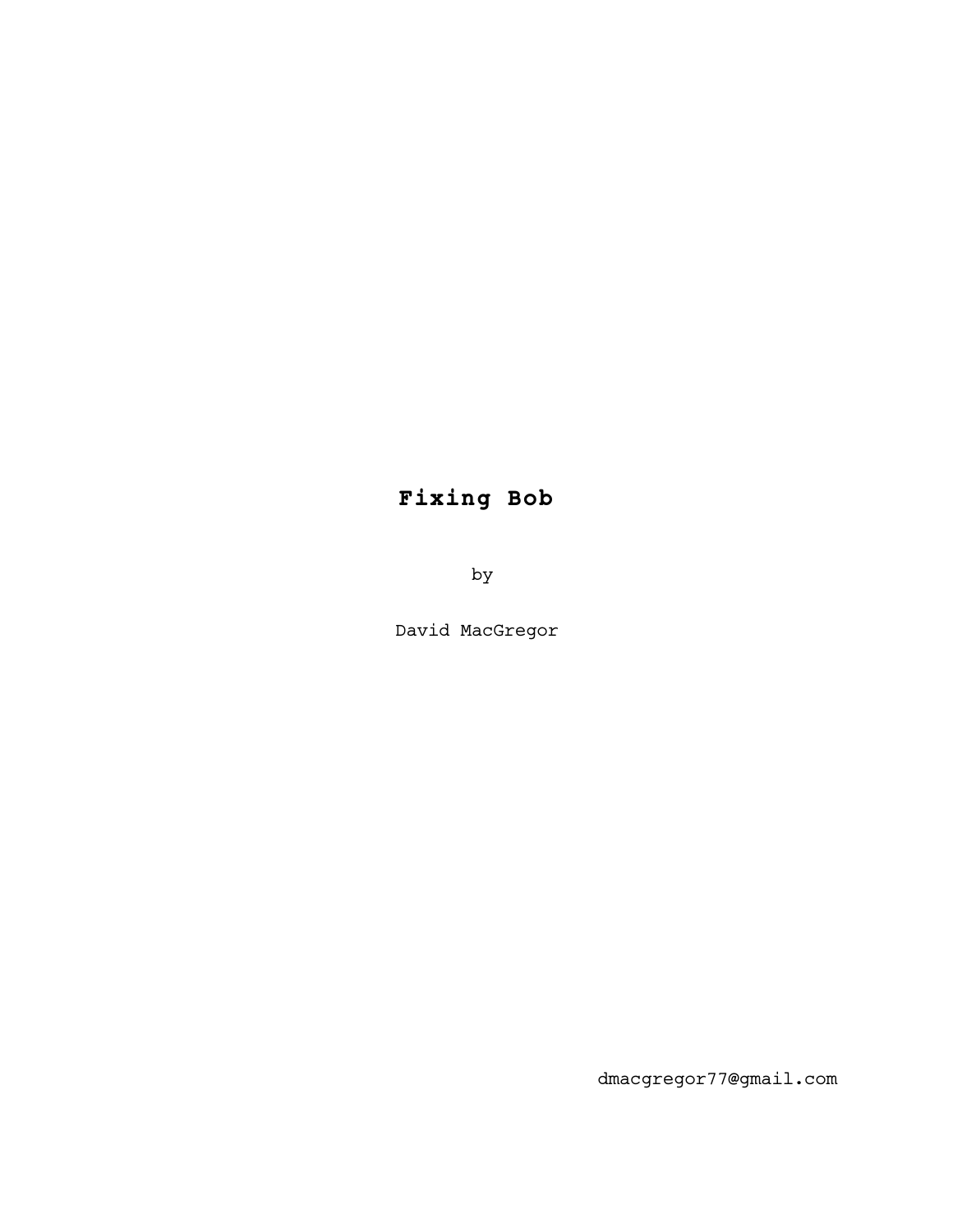# Setting

A kitchen.

# Time

The present.

# Cast

TANYA - A woman in her 30s-40s. CHERYL - A woman in her 30s-40s.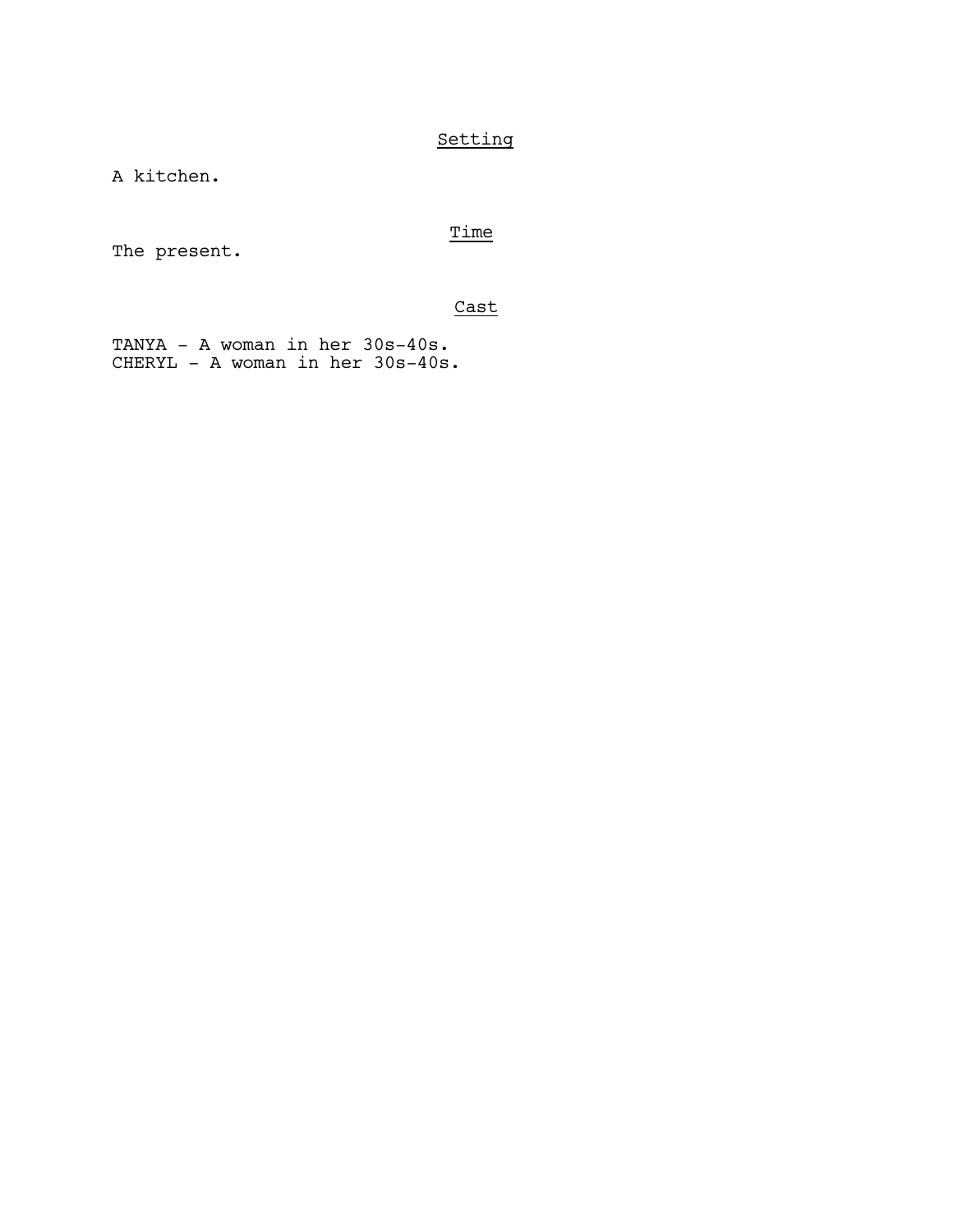(In a kitchen, CHERYL measures and pours ingredients into a mixing bowl as TANYA hones a knife on a sharpening steel. There are a variety of vegetables on the counter, including celery and tomatoes on the vine. Throughout the play, they will go through the motions of making a meal as they consult their recipes. They also have a bottle of pinot grigio on the counter and two wine glasses. They both drink liberally during the play.)

CHERYL

It is so nice of you to make this dinner for Bob.

TANYA

Well, it is a lot of work, but it's his birthday. I really appreciate you coming over to help out.

CHERYL

Hey, what are best friends for? You worry about everything else, but leave the baking to me. (beat) So, did you get him any kind of present?

TANYA

Oh, he wants some kind of newfangled golf balls or this hightech putter he heard about. But honestly, how much golf equipment does one man need?

## CHERYL

So what are you thinking?

(TANYA tests the knife against her thumb in a contemplative fashion.)

TANYA

Have you ever thought about castrating a man?

CHERYL

Sure. What woman hasn't?

(TANYA sets to work on some celery, chopping rapidly.)

CHERYL

Tanya...are you thinking about castrating any man in particular?

TANYA

Bob.

CHERYL

As a birthday present?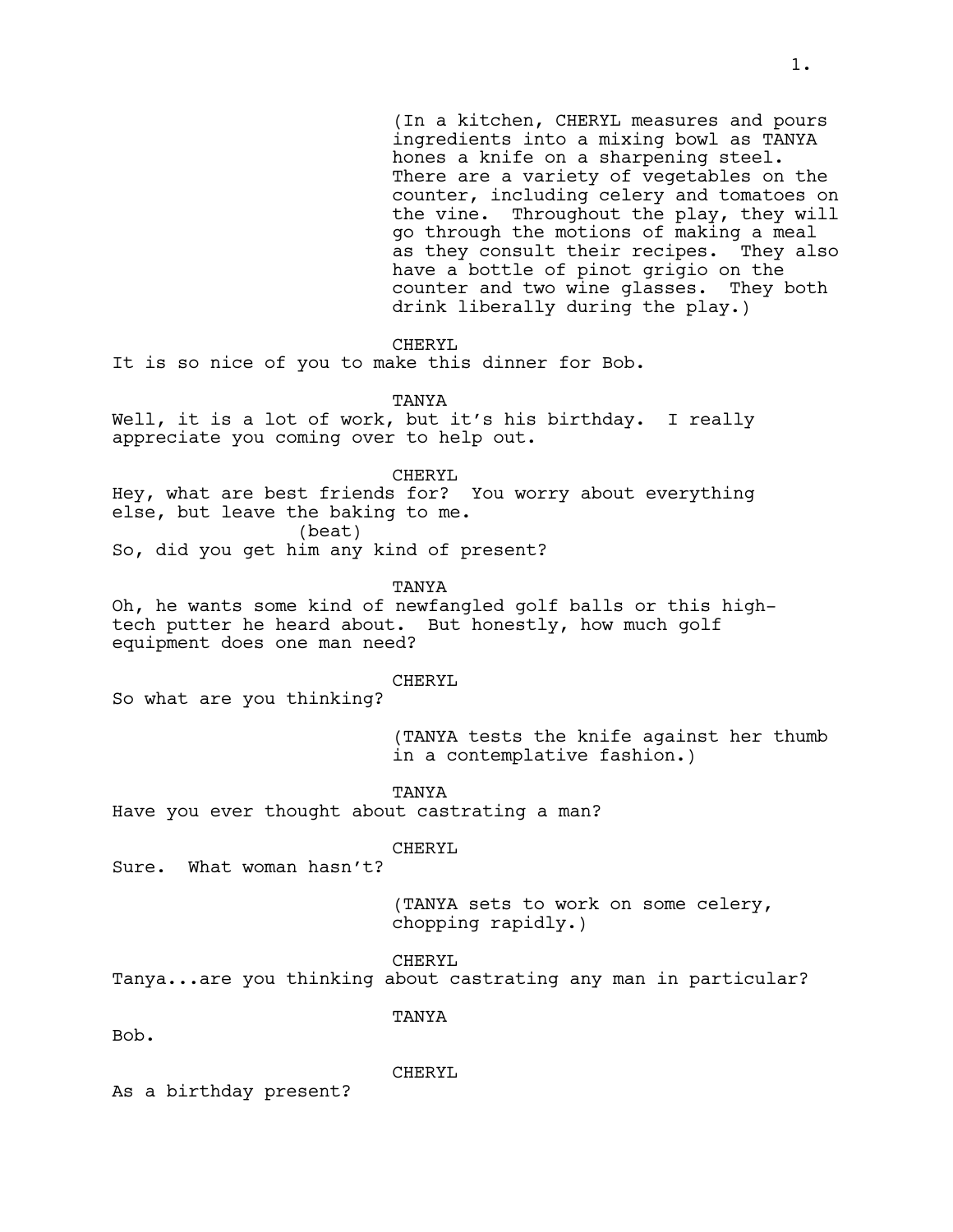Mmm-hmm.

(More chopping.)

CHERYL

Any particular reason?

TANYA

Well, I've been thinking...we've had three kids and we're pretty much done in that department, so why not?

CHERYL

Have you thought about a vasectomy?

TANYA

Oh yeah. But that just seems really impersonal, sending him off to a clinic or whatnot. Plus, that's elective surgery, so I'm not sure if it's covered by our insurance...do you think this is enough celery?

CHERYL

That should do us. Do you need more cilantro?

**TANYA** 

I think I'm good.

(They focus on their recipes briefly.)

CHERYL

So, are you thinking of castrating him in any particular way?

TANYA

I'm not sure. But, you said you've thought about it. What would you do?

CHERYL

Well, for me, it's usually a heat of the moment type of situation, you know? So, whatever would be convenient...some scissors...teeth. What are you thinking?

TANYA

Well, what are they called...garden shears?

CHERYL

You mean those big choppy things for trimming hedges? They would definitely do the job.

TANYA

Exactly! One clip and you're done, neat as you please.

CHERYL

Have you mentioned this to Bob at all?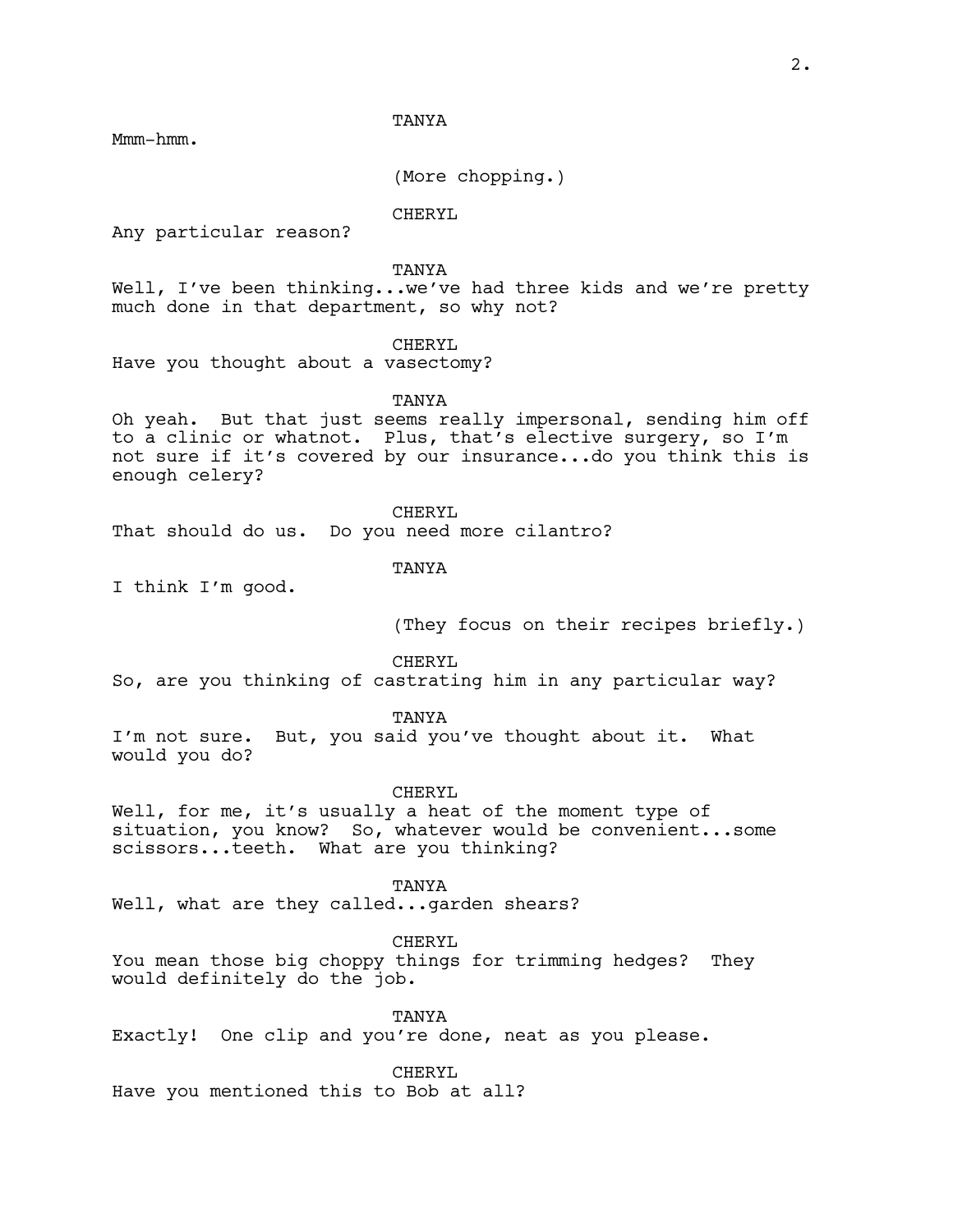Oh no, he likes surprises on his birthday.

CHERYL

So you don't plan on telling him?

TANYA

Well, you know what they say, it's always easier to ask for forgiveness than permission.

# CHERYL

 (reading her recipe) That is so true. Golden raisins...where are my...there they are! (pouring the raisins into a measuring cup) If you don't mind my asking, how do you plan on doing the deed, exactly? If Bob's not on board, that might be a problem.

TANYA

Oh, it's not very complicated. I'll just get a couple of beers into him and tell him I want to do something kinky.

CHERYL

Done and done!

TANYA

I just say the word "kinky" and his brain dissolves. So, I'll strip him, tie him to the bed--

#### CHERYL

Spread-eagle?

#### TANYA

Oh yeah. And we've got this plastic tarp we use to pick up leaves in the fall. I'll put that under him.

CHERYL That's good thinking. You don't want a mess.

TANYA

The thing is, I'm not sure how vascular scrotums are. Would there be a lot of bleeding?

CHERYL I'm not sure. You should Google it.

#### **TANYA**

I will.

CHERYL

So, you'd just be doing the scrotum and testicles?

**TANYA** 

You think I should do the whole thing?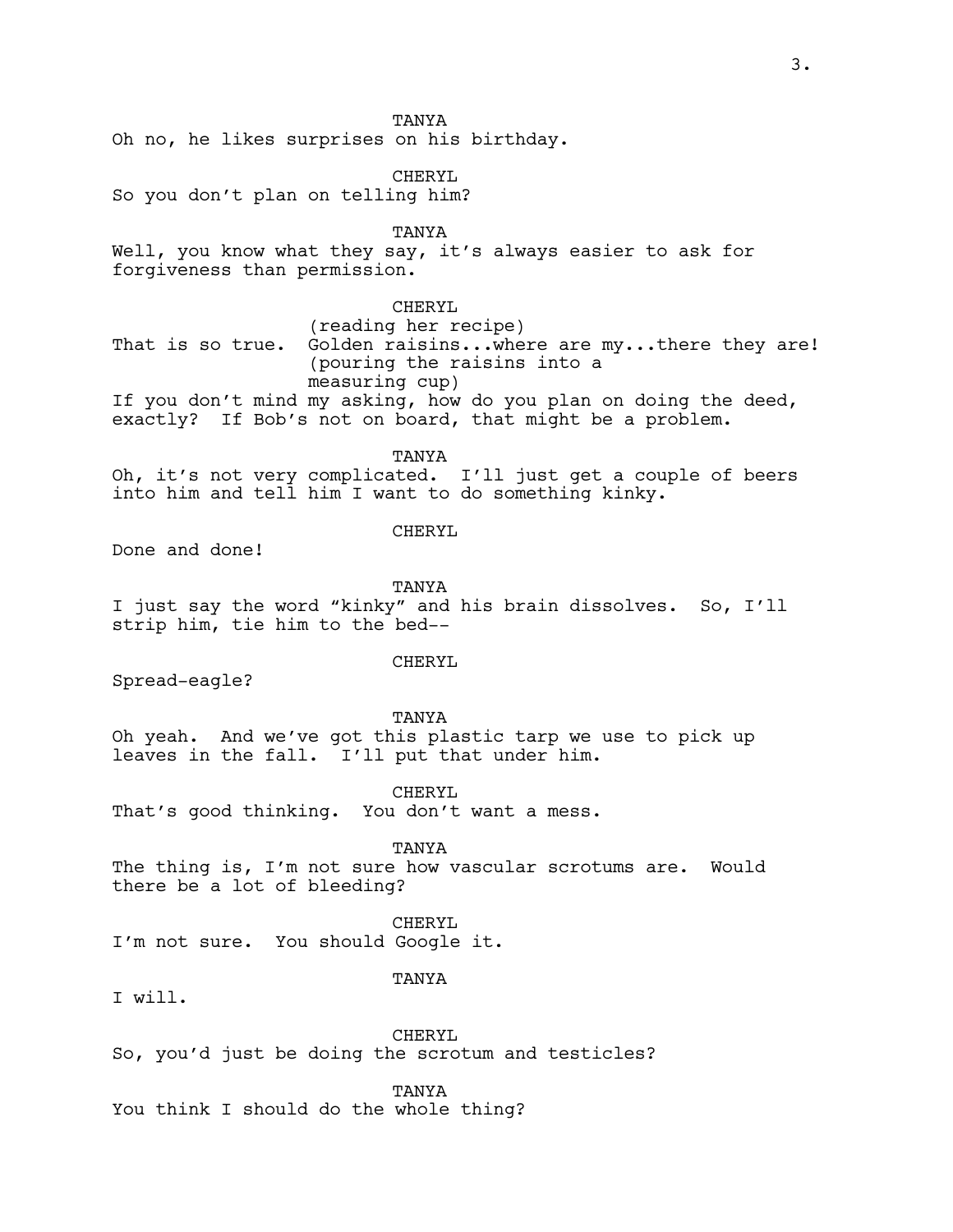#### CHERYL.

Not necessarily. I was just asking.

TANYA

Well, taking off the whole unit is called emasculation. Castration refers to just the testicles and scrotum.

CHERYL

I didn't know that. It's nice that there's a distinction.

TANYA

Well, I've been doing a little research. Did you know that castration used to be incredibly popular?

CHERYL

Is that right? So, like Abba?

TANYA

More popular than Abba even. Warriors used to do it because it was a handy way of proving how many men you killed.

#### CHERYL

Like Indian scalps?

#### **TANYA**

Right! Then because the Catholic Church wouldn't allow women in their choirs, they used to castrate boys before they hit puberty, so they would have singers who could hit the high notes. They were called castrati...or castratos...I forget which.

CHERYL

Now that, I respect that. Those are some people who were serious about their choirs. But can I play Devil's Advocate a little bit here? It's not like you've defeated Bob in battle. And you'd be castrating him too late in life to give him a good singing voice.

TANYA

Oh, I know. But there's a ton of other benefits to castrating men.

CHERYL

Such as?

**TANYA** 

Well, two different studies have shown that eunuchs live an average of fourteen years longer than regular men...

CHERYL

No kidding!

TANYA

Mmm-hmm. It also prevents male pattern baldness...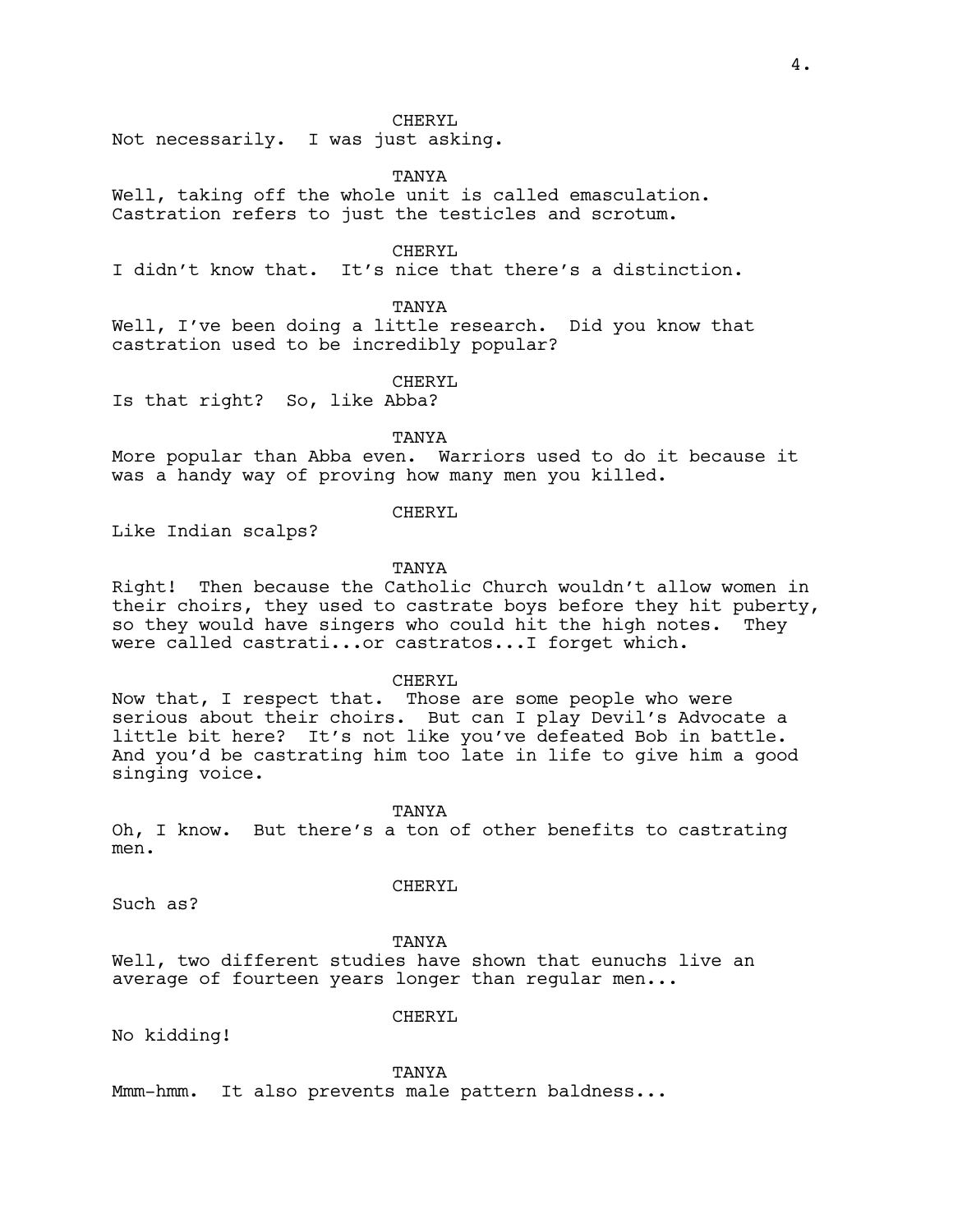## CHERYL

Bonus!

TANYA

And, Bob wouldn't have to worry about getting testicular cancer.

CHERYL

No, he definitely would not.

TANYA

Plus, let's face it, a lot of middle-aged men wind up doing some hanky-panky on the side to try and prove something to themselves. I'm guessing that being castrated might reduce that urge.

CHERYL

You've really thought this through!

TANYA

Well, you and I know that, but...

CHERYL

Honey, what's wrong?

TANYA

I'm just worried that Bob will take it the wrong way.

CHERYL

He might be a little upset at first, sure. But you give him some time to think about it, and I'll bet he winds up thanking you. Jeez, he gets to live another fourteen years with a full head of hair? That's like the best birthday present ever!

TANYA

I know. I just hope he sees it that way.

CHERYL

It's a wonderful gesture of thoughtfulness and affection for the man you love. In fact, you know what you should do if you're worried about his reaction?

TANYA

What?

CHERYL

Get him the golf balls too! You know, kind of a trade-in deal? I bet that would make him crack a smile!

TANYA

Oh, that's funny! Maybe get the golf balls personalized...Bob's Balls.

CHERYL

I love it! Now, let's get back to practical matters. Any plans for what to do with his testicles when you're done?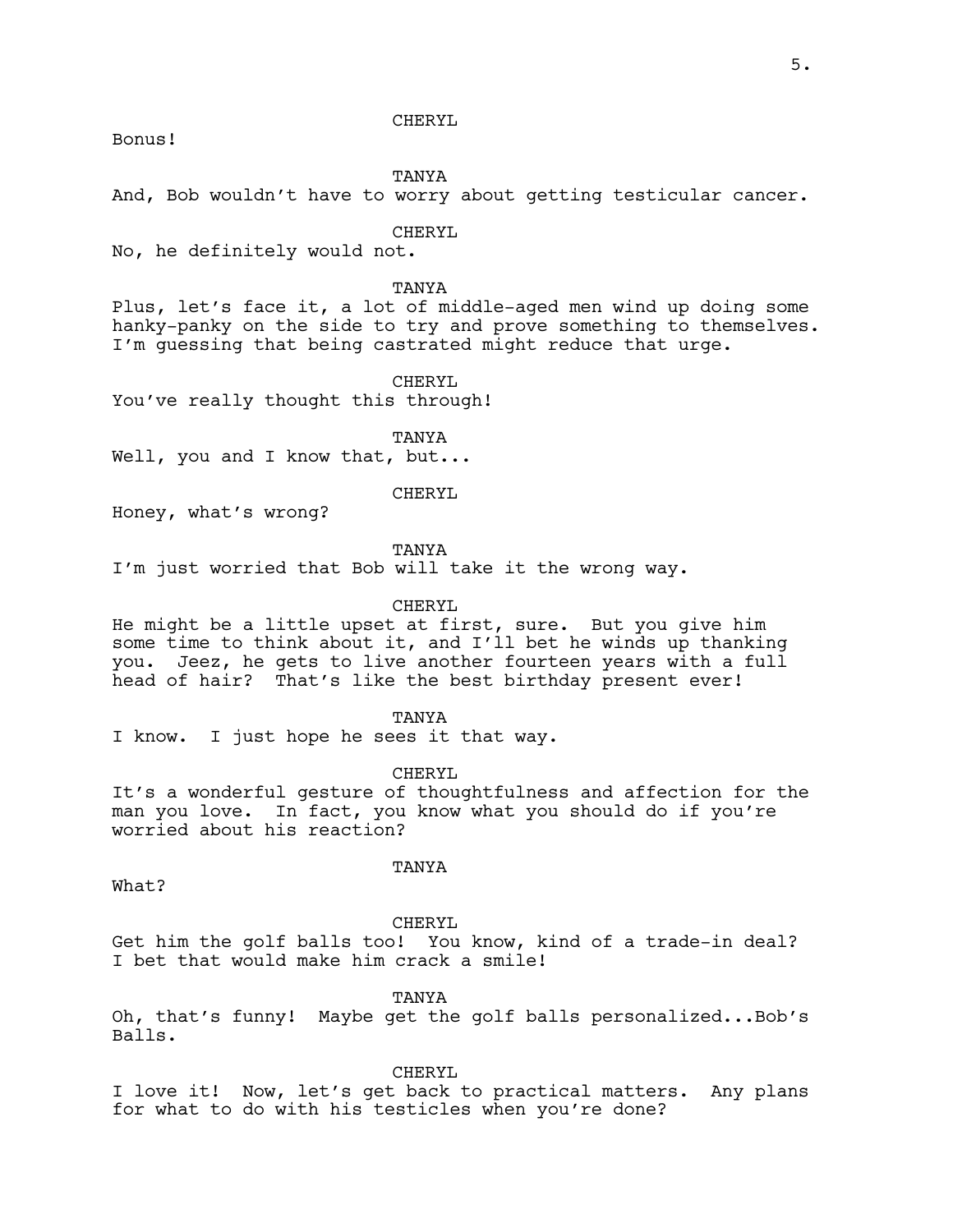That's a good question. I don't know if I'd feel right just throwing them out. Wouldn't that be kind of insensitive? I mean, they are his, after all.

## CHERYL

True. So, why not keep them?

TANYA

I'd like to. I mean, we did get three kids out of them, so there's some nostalgia value there. But we have enough clutter around the house as it is.

CHERYL

It's not like they would take up that much room. Maybe you could get the whole package mounted and framed or something.

TANYA

And put it up as a decoration?

#### CHERYL

Why not? Like you said, warriors used to gather them after battle. What are you, but an Amazon warrior on the domestic battlefield?

TANYA

I don't know. If it's out in the open, Bob might feel awkward explaining it to his golf buddies when they come over.

#### CHERYL

Well, how about the walk-in closet in your bedroom?

#### TANYA

That's a thought.

CHERYL That way, every morning when you're getting dressed, there it is. Kind of a souvenir.

I'd like that.

# TANYA

CHERYL I'm telling you, Tanya, I think you are on to something. You're on Twitter, right?

#### **TANYA**

I love Twitter!

#### CHERYL

Then here's what you need to do. Once you take care of the old snippetty-snip, you need to Tweet about it, then update your Facebook status. Let the world know! This could go viral in a heartbeat!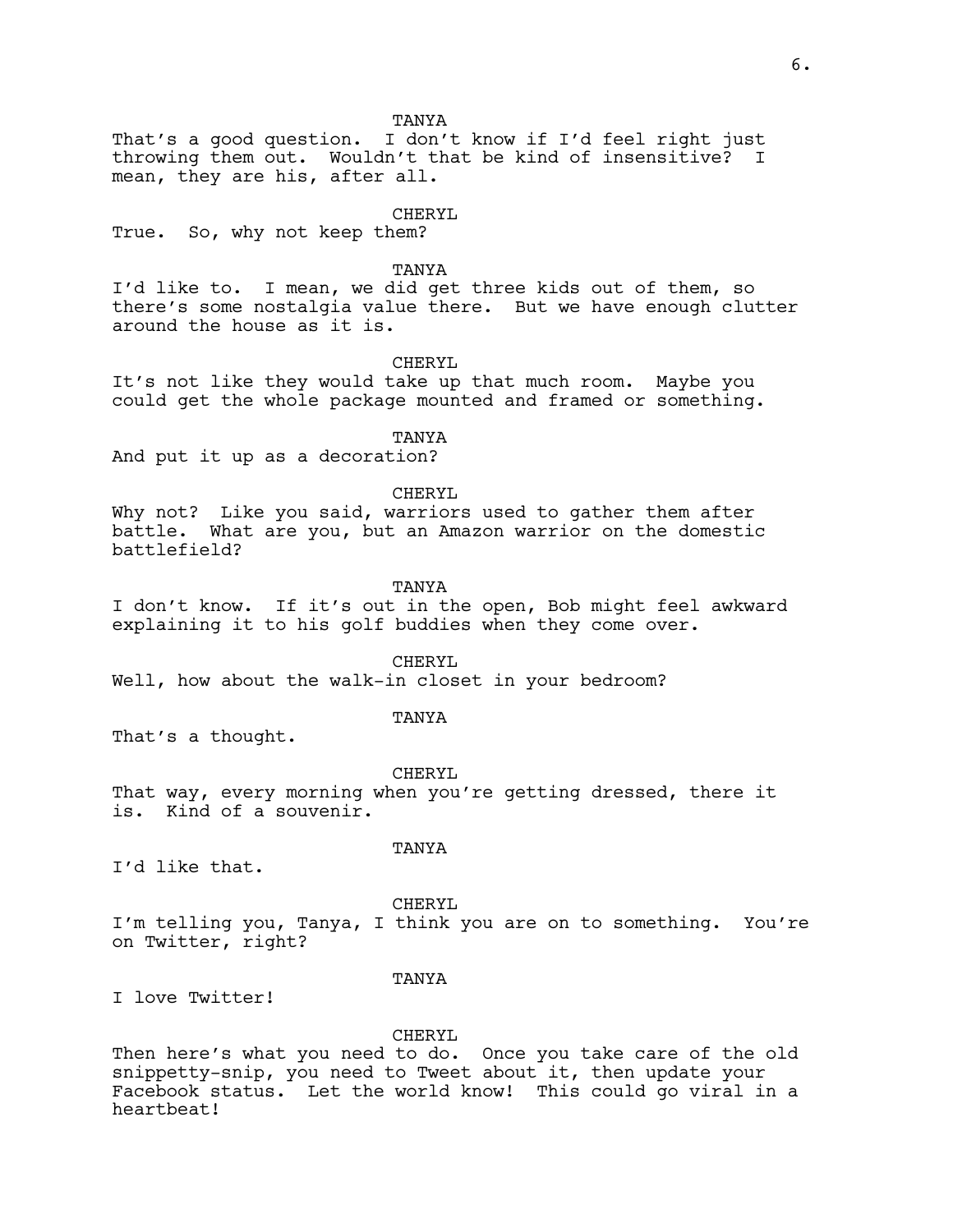Oh yeah?

# CHERYL

It just makes so much sense! For the physical health of men, for their mental health, for the good of society. You're a pioneer, Tanya!

#### TANYA

I never thought of it that way.

# CHERYL

You are too modest. I'm telling you, you will be an inspiration to women around the world. It makes me want to get married just so I can castrate a man for his own good!

#### TANYA

Who says you have to be married?

#### CHERYL

Oh my God, you're right! You see, here I am, getting bogged down by convention and you just cut right to the chase! That is a gift, Tanya! I am getting right on Match.com when I get home!

(TANYA's phone rings. She checks it.)

#### TANYA

It's Bob!

#### (answering her phone)

Hi sweetie! Happy birthday!...Well, right now I am making you a delicious birthday dinner...uh-huh...your present? Well, I have a special surprise for you...it's a little kinky.

> (They both cover their mouths to stop themselves from laughing.)

#### TANYA

No, no, no! Don't rush home, honey! Oh, one more thing, do we have any garden shears, you know, like for trimming the hedges?...Could you maybe pick one up at Home Depot on your way home?...Thanks, hon!

(TANYA hangs up.)

# CHERYL

Bob is such a nice guy.

#### TANYA

Isn't he?

CHERYL

And thanks to you you'll have an extra fourteen years together!